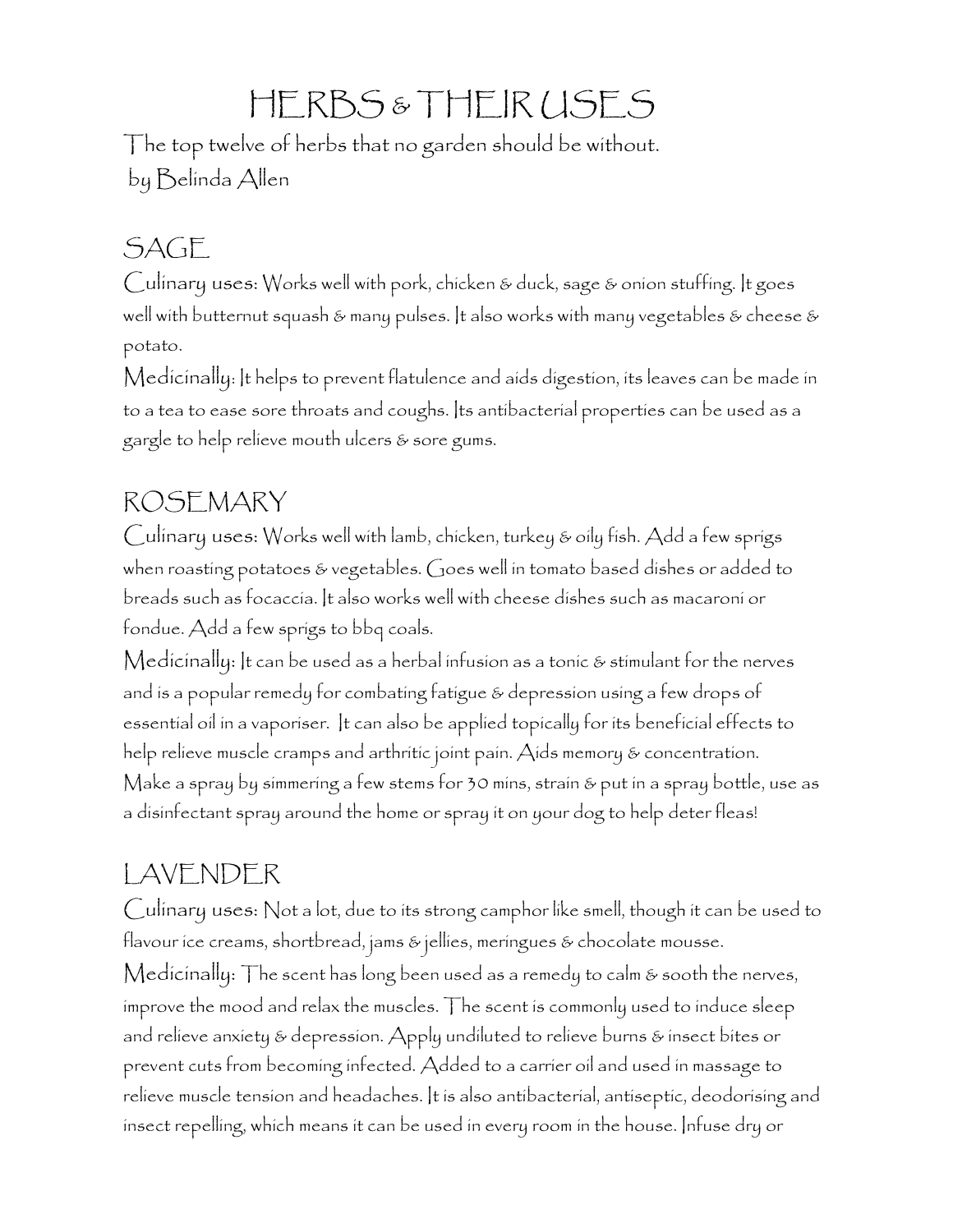fresh flowers in white vinegar to make an effective cleaning spray. Add a few drops of essential oil in your kitchen bin or vacuum cleaner eliminates stale odours.

### MINT

Culinary uses: Chopped on to peas & potatoes, mint jelly or sauce to accompany lamb. Pea & Mint soup, cucumber & mint sorbet, chopped in to yoghurt to cool a hot curry. Use in oil to drizzle on salads, greek salad with feta. It works well in summer drinks, mint Julep, mojito or added to smoothies. Add to chocolate mousse, ice cream many dessert dishes. Mint tea.

Medicinally: Mint is a very effective antioxidant and drinking mint tea helps to calm & sooth the digestion. Peppermint oil capsules help treat IBS and abdominal pains. Menthol in mint is a powerful decongestant it helps to break up phlegm & mucus, by breathing in hot steam with a few drops of peppermint oil. In creams & lotions it can help cool sunburnt skin and is soothing for tired aching feet.

# PARSLEY

Culinary uses: Goes well with fish and as a garnish in many dishes. It is a major component of Salsa verde (parsley,capers, anchovies,garlic & vinegar) and Gremolata (parsley, garlic, & lemon zest) both go very well with fish.

Medicinally: It is a good source of vitamin  $\bigcirc$  and can be used to treat fluid retention and urinary tract infections. It calms the gut, aids digestion and encourages the appetite. Its anti inflammatory properties help ease toothache, bruises & insect bites. Helps decrease blood sugar levels, useful in diabetic control.

### BASIL

Culinary uses: Obviously pesto, but also in oil drizzled over pasta dishes, salads or pizza. Goes very well with tomatoes, aubergines, peppers and chicken dishes. Flavouring oils & vinegars or herb butter. Make basil ice cream, basil & lime sorbet.

Medicinally: It helps relieve nervous irritability. Add a tablespoon of dried herb or a handful of fresh leaves to boiling water and breath in the steam it soothes headaches. Adding a few drops of the essential oil with a handful of epsom salts & himalayan salt crystals to your bath water relieves anxiety.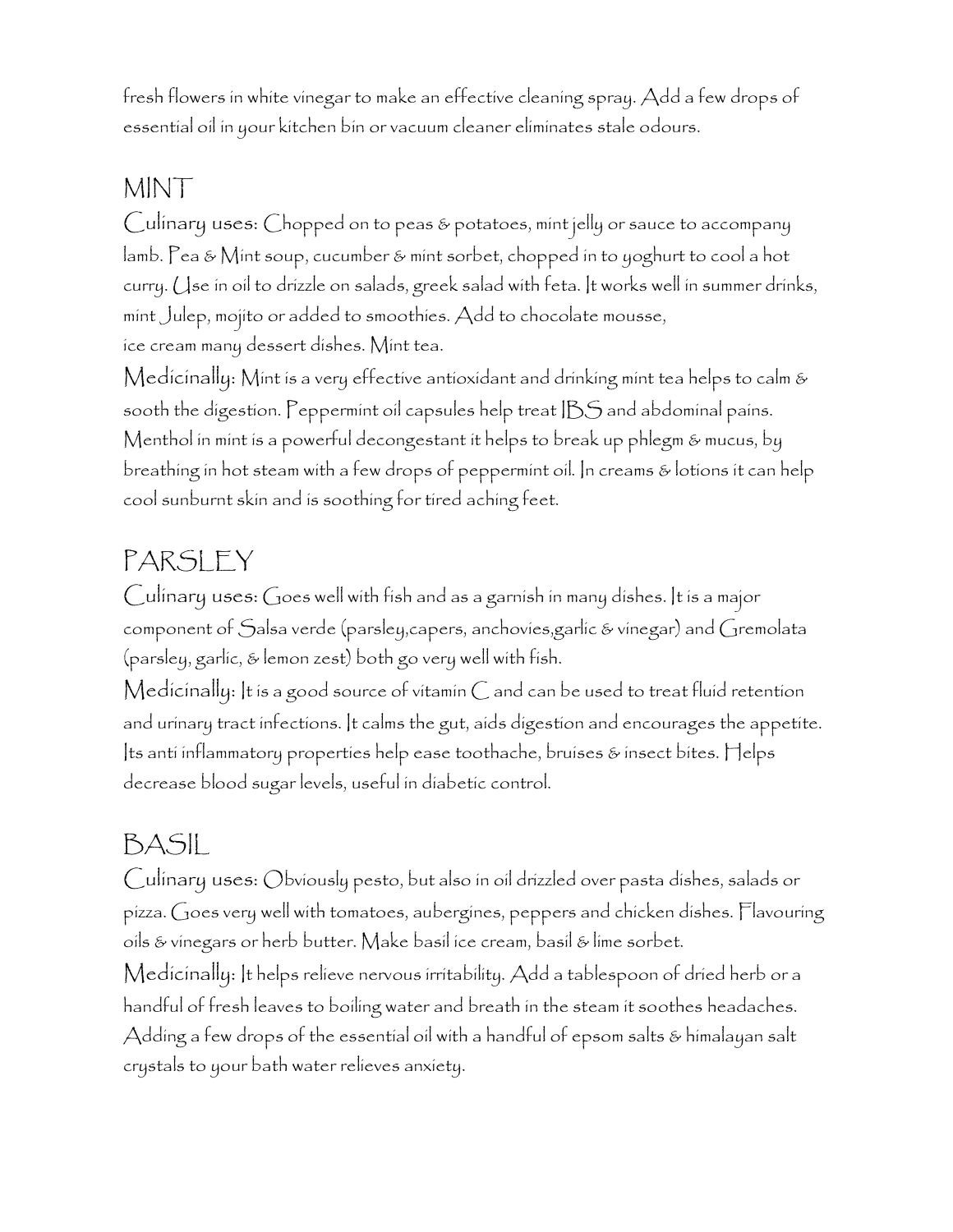# CHIVES

Culinary uses: Both leaves & flowers can be used in cooking, they have a mild onion flavour if you don't want a strong taste. Use with eggs in pancakes, omelettes, scrambled or in quiche . With cheese in sandwich fillings & dips. Add towards the end of cooking. Medicinally: All alliums have a preventative effect in certain cancers, including stomach, oesophageal & prostate. They also have a mild stimulant & diuretic effect and are antibacterial and antiseptic.

### THYME

Culinary uses: Works well with chicken & fish, roast potatoes,mushrooms & aubergine, in stocks & stews. It makes a good pairing with citrus, garlic,cream, butter, olive oil, white wine & dijon mustard to make sauces & dressings. Flavouring oils & vinegars, chopped over tomatoes in a salad. Make a detox water with thyme leaves, lemon, lime & grapefruit its delicious and hydrating, or try thyme & lime tea.

Medicinally: Thyme oil is an excellent alternative to conventional oral hygiene products. Making a cheap mouthwash using an infusion of the leaves or a few drops of essential oil. It is antiseptic & antibacterial and can treat tooth decay, gingivitis & bad breath. It also repels mosquitos, fleas & lice. Breathing in the steam with thyme added, helps relieve congestion in the lungs and prevents mucus build up.

# FENNEL & DILL

Culinary uses: Both are very similar in taste though I think dill has the edge when it comes to eating with smoked salmon  $\varepsilon$  cream cheese. They go well with fish, egg  $\varepsilon$ vegetables. If you are making dill pickles pick the flowering head before it turns to seed for the strongest flavour. Its warming anise & liquorice flavour goes well in sweet dishes, baking & ice creams. The fennel seeds make a lovely tea.

Medicinally: Both are anti-fungal, antibacterial & antioxidant. Eating dried fennel seeds is said to improve the eyesight. Drinking fennel tea soothes an upset stomach and aids digestion. You can make your own gripe water mixing seeds, sugar syrup & sodium bicarbonate in water to help infants with colic.